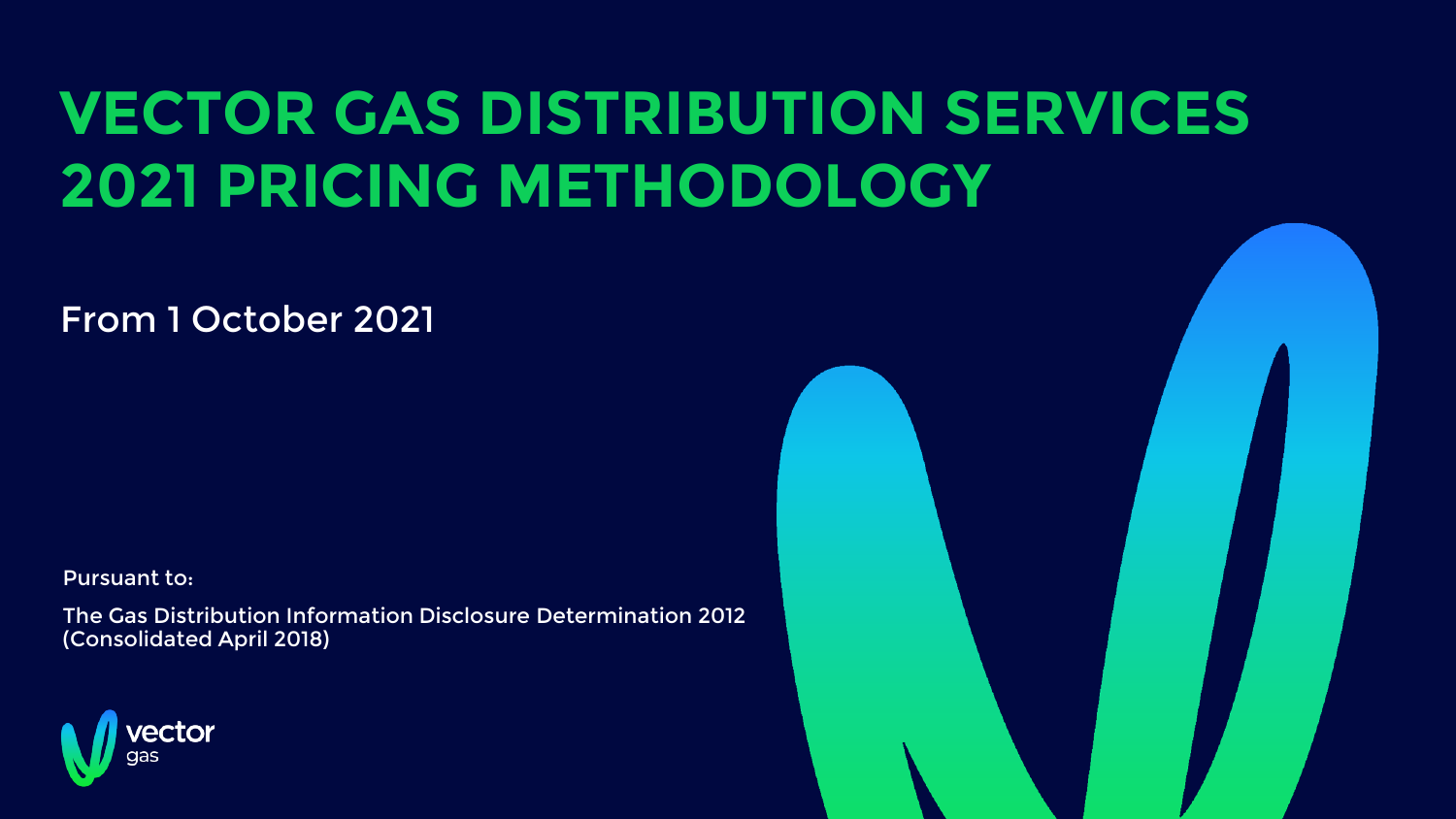## EXECUTIVE SUMMARY

Vector ("our", "us" or "we") recovers the cost of owning and operating our gas distribution network (Network) through a combination of standard (published), non-standard prices for gas distribution services, and capital contributions for new connections. We are regulated by the Commerce Commission (Commission) and are required to publish our pricing methodology for gas distribution services (Pricing Methodology).

This document sets out our Pricing Methodology to meet the requirements of the Information Disclosure Determination 2012 (ID)<sup>1</sup>. It describes explains the consumer groups, the price categories and components within each consumer group, how prices are set and the Cost of Service Model (COSM) allocation of target revenue to consumer groups. The ID requires price change commentary relating to the pricing strategy<sup>2</sup>, but we do not currently have a pricing strategy as defined in the ID.



Prices are set to earn the level of notional revenue we are permitted to under the DPP

PY22 prices<sup>3</sup> are derived from PY21 prices adjusted for inflation (Consumer Price Index, CPI) & change in pass-through and recoverable costs & headroom<sup>4</sup>



When setting prices we take into account - historical price structures, minimising rate shock to consumers, minimising recovery risk and ensuring that prices to individual consumer groups reflect their allocation of costs as well as regulations and pricing principles



Given network costs are largely fixed we typically apply any price increases to fixed components and price decreases to variable components. This means not all consumers will see the weighted average price change some will see more some less. We do though have discretion on the allocation approach applied providing it complies with pricing principles

- <sup>1</sup> Gas Distribution Information Disclosure Determination 2012 (consolidated April 2018)
- <sup>2</sup> A pricing strategy is a decision made by the Directors on the gas distribution business' plans or strategy to amend or develop prices in the future, and recorded in writing
- <sup>3</sup> Pricing year 2021 (PY22) is 1 October 2021 to 30 September 2022

#### Figure 1: Our gas distribution network





<sup>&</sup>lt;sup>4</sup> Headroom is the difference between Allowable Notional Revenue (ANR) and Notional Revenue (NR) from the previous year. It is 'notional' as it is based on quantities that are "two years" lagged, rather than the quantities for the year in question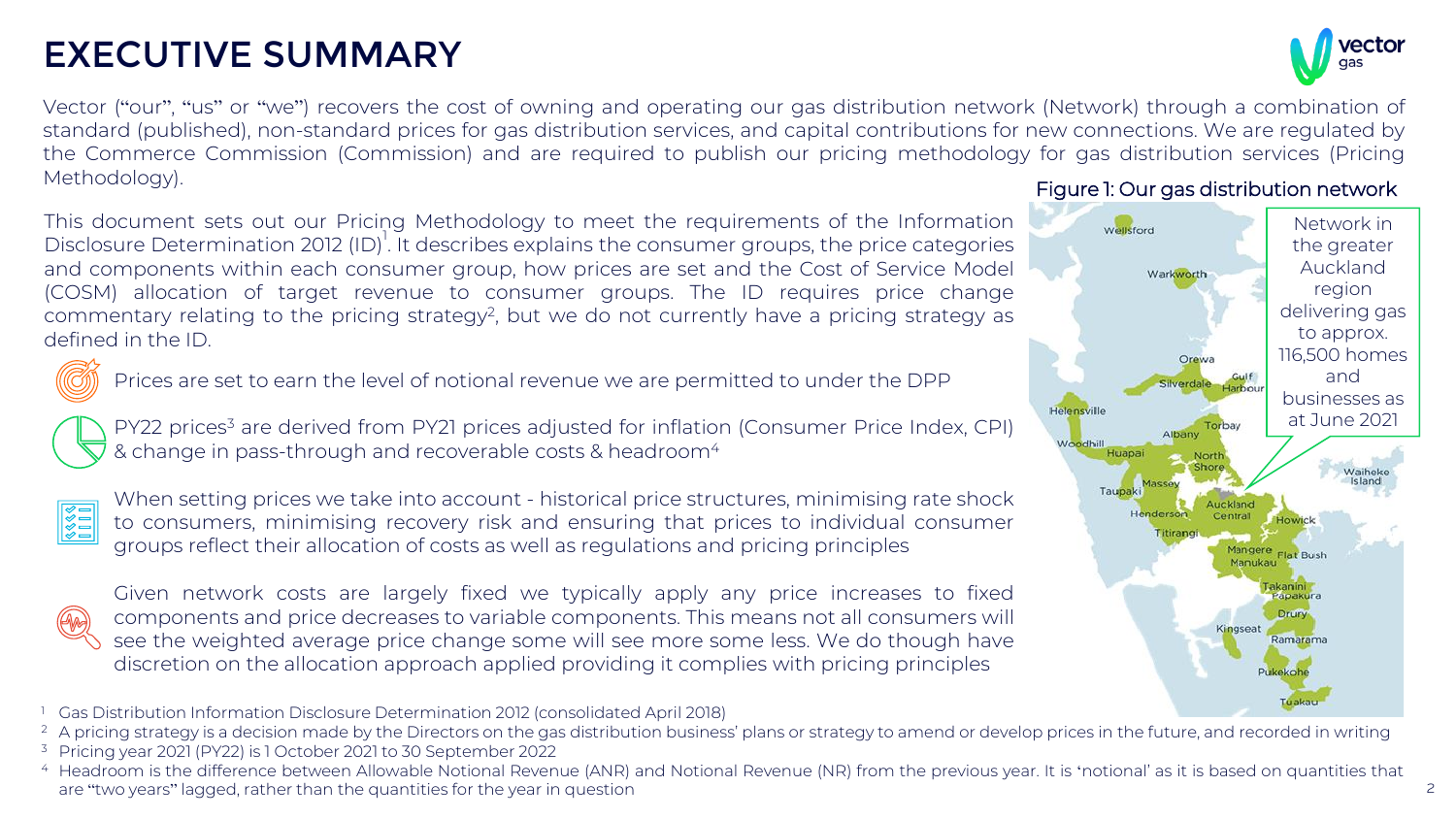## **CONTENTS**

#### vector gas

#### Table 1: Table of contents

| <b>Topic</b>              | <b>Chapter</b>                            | Page         |
|---------------------------|-------------------------------------------|--------------|
| <b>Executive summary</b>  | <b>Executive summary</b>                  |              |
| <b>Contents</b>           | Contents                                  |              |
|                           | 1 - Consumer groups & price categories    |              |
| <b>Price setting</b>      | 2 - Price setting                         |              |
|                           | 3 - Standard pricing                      | 6            |
|                           | 4 - Target revenue and its categorisation |              |
| Target revenue allocation | 5 - Target revenue allocation             | 8            |
|                           | 6 - Price comparison                      | $\mathsf{Q}$ |
| Non-standard contracts    | Appendix 1 - Non-standard contracts       | 10           |
| Pricing principles        | Appendix 2 - Pricing principles           |              |
| Directors' certification  | Appendix 3 - Directors' certification     | 14           |

#### Table 2: Standard line charge prices *(previous price, if changing)*

| Consumer group    | Max. flow rate<br>(scm/h) | Price category<br>description | Price category<br>code | Number of consumers<br>(June 2021) | Fixed daily<br>(-FIXD) \$/day | Variable volume<br>$(-24UC)$ \$/kWh |
|-------------------|---------------------------|-------------------------------|------------------------|------------------------------------|-------------------------------|-------------------------------------|
| Mass market       | $\leq 10$                 | Residential                   | <b>GAOR</b>            | 110,117                            | 0.4101(0.3914)                | 0.019158                            |
|                   | $\leq 10$                 | General                       | GA01                   | 2,299                              | 0.7210                        | 0.012257                            |
| Small commercial  | 10 to 40                  | Small commercial              | GA02                   | 2,846                              | 1.2972(1.2051)                | 0.010403                            |
| Large commercial  | 40 to 200                 | Large commercial              | GA03                   | 1,026                              | 5.7270(5.2942)                | 0.007931                            |
| <b>Industrial</b> | > 200                     | Industrial                    | GA04                   | 155                                | 18.1250 (16.4800)             | 0.005253)<br>0.005333               |
|                   | > 200                     | Large industrial              | GA05                   | 26                                 | 224.0500 (215.4245)           | 0.001133                            |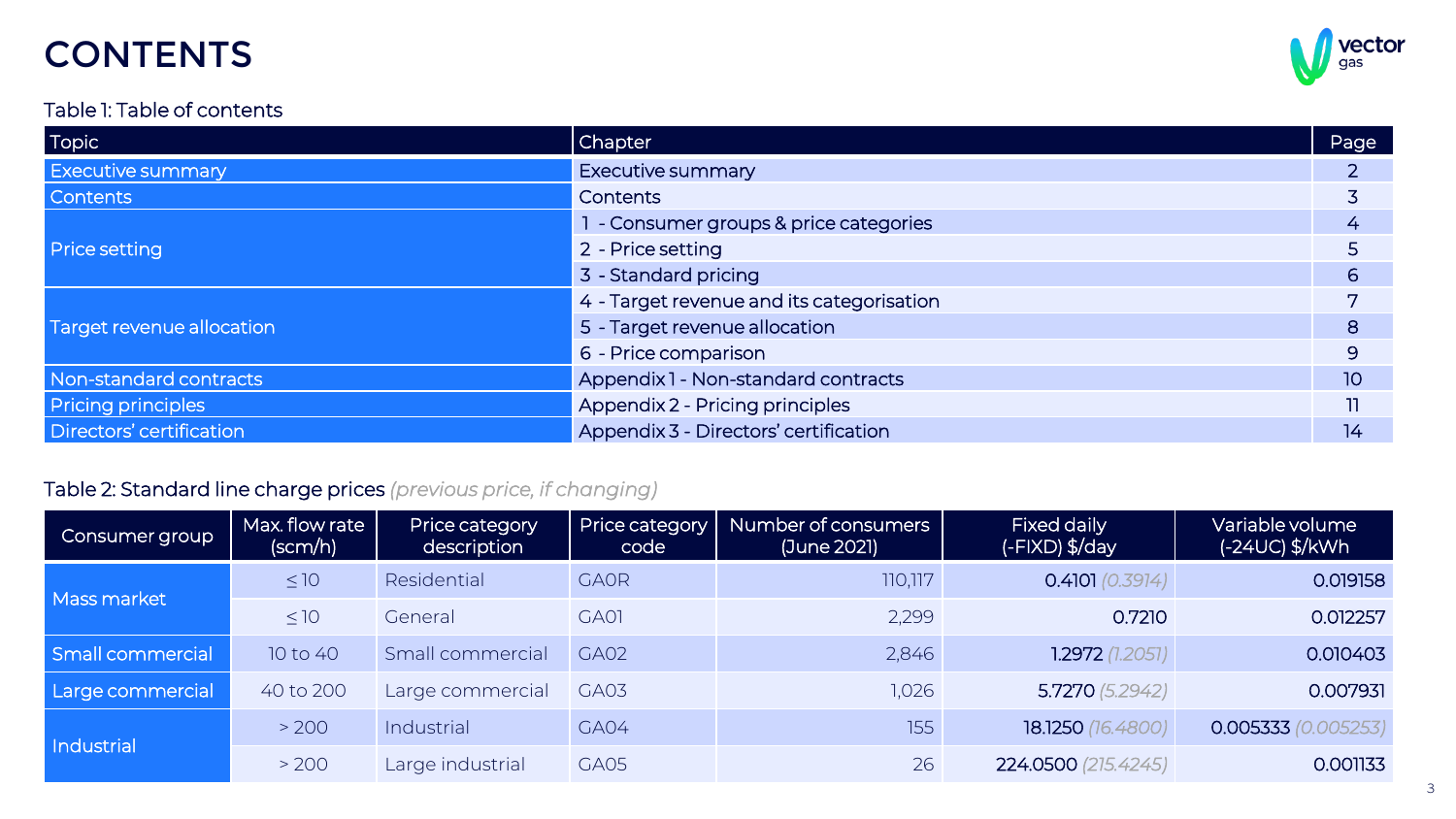## 1 – CONSUMER GROUPS & PRICE CATEGORIES



Consumer groups are determined on how they use the network and the nature of the network service they receive. These consumer groups are determined at a relatively high level, due to the physical nature of gas distribution networks and the information that is available on consumer demand characteristics, as outlined below:

- ➢ There is a high degree of network meshing and interconnection of consumers;
- ➢ End consumers are not generally geographically segmented in their use of different network assets, for example, there are very few purely "industrial zones" or "residential zones"; and
- ➢ There is a mix of consumers, including a large number of consumers with relatively low individual consumption, and vice versa.

We have maintained the same four standard consumer groups as in PY21, based on a measure of gas capacity and the maximum flow rate of their connection, measured in scm/h (standard cubic metres per hour) as shown in Table 3.

| Consumer group      |       | Max. flow<br>rate (scm/h) | Price category<br>code                         | Price category<br>description                                    |  |
|---------------------|-------|---------------------------|------------------------------------------------|------------------------------------------------------------------|--|
| Mass market         | Z.)   | < 10                      | $\triangleright$ GAOR<br>$\triangleright$ GA01 | $\triangleright$ Residential<br>$\triangleright$ General         |  |
| Small<br>commercial | (III) | 10 to 40                  | $\triangleright$ GA02                          | $\triangleright$ Small commercial                                |  |
| Large<br>commercial | 開     | 40 to 200                 | $\triangleright$ GA03                          | $\triangleright$ Large commercial                                |  |
| Industrial          | a a a | > 200                     | $\triangleright$ GA04<br>$\triangleright$ GA05 | $\triangleright$ Industrial<br>$\triangleright$ Large industrial |  |
| Non-standard        |       | Various                   | $\geq$ 1G40<br>$\geq$ 1G60                     | $\triangleright$ Non-standard                                    |  |

#### Table 3: Consumer groups and price categories

Consumers on non-standard contracts which have met certain eligibility criteria, as outlined in Section 4, are included in a separate consumer group.

Consumer groups are mutually exclusive so a consumer can only be in one group.

The mass market consumer group is split into two price categories: residential and general. The small and large commercial consumer groups map directly to price categories.

The industrial consumer group is split into two price categories: industrial and large industrial with the large industrial price category suitable for consumers with annual consumption greater than approximately 17,900 MWh per annum. 5

<sup>5</sup> MWh is a megawatt-hour, a unit of energy being the product of power in megawatts and time in hours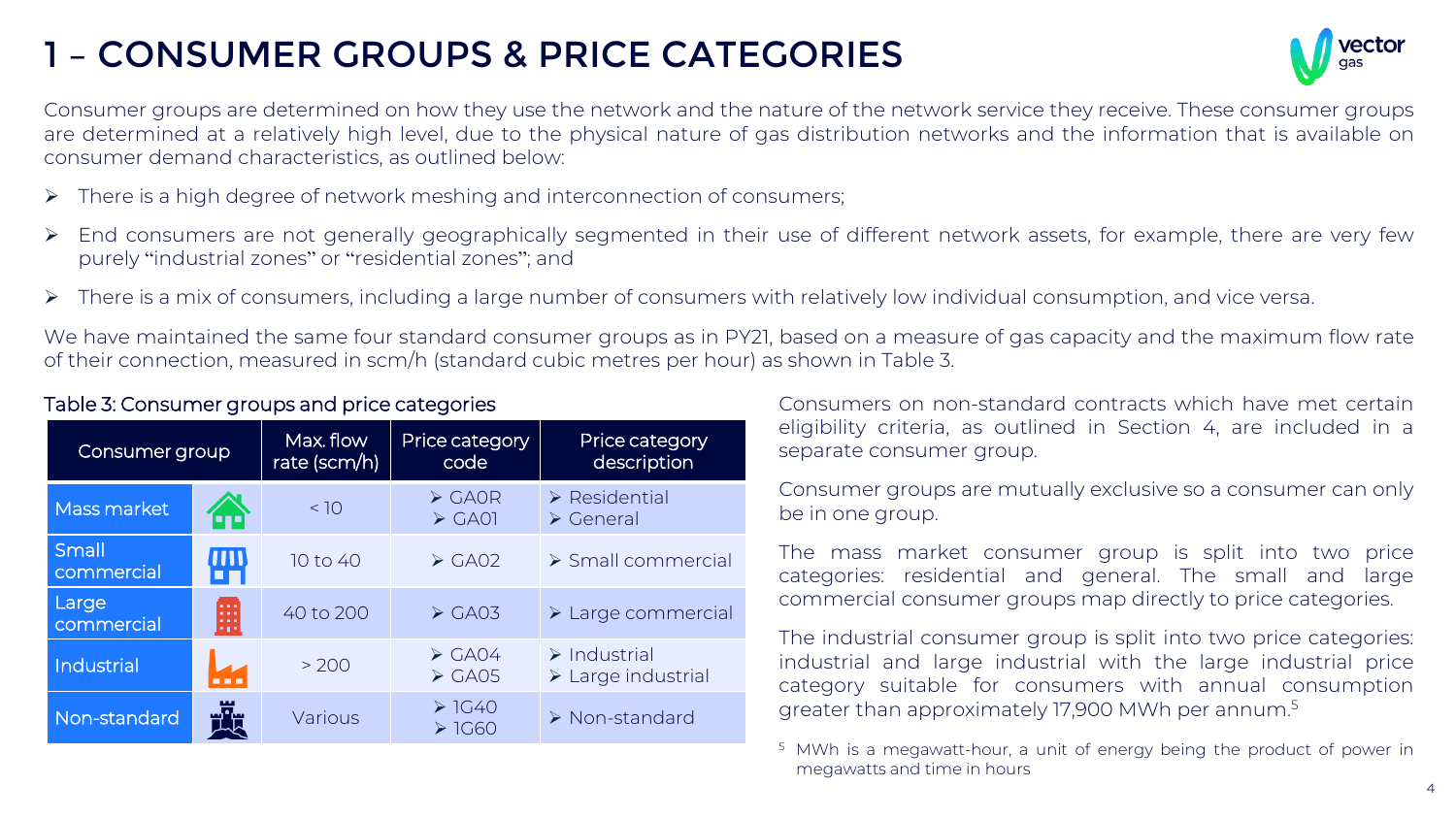## 2 – PRICE SETTING

Our prices are subject to the Gas Distribution Services Default Price-Quality Path Determination 2017 (DPP) which sets our Maximum Allowable Revenue (MAR) that can be earned from prices for the 12 months from 1 October 2017 to 30 September 2018 and states that to be compliant with the price path, notional revenue (using lagged quantities) must not exceed allowable notional revenue (price cap).

In the following four years of the regulatory period, prices are essentially only allowed to increase by: inflation, any under/over recovery from the previous year (headroom) and the recovery of costs that are largely outside of our control, known as pass-through and recoverable costs. These include council rates, statutory levies and the capex wash-up adjustment.

From 1 October 2021 (the fifth and last year of the regulatory period), Vector's gas distribution prices are increasing by a weighted average 2.4% (2.5% for standard prices) with a breakdown shown in Figure 2.

The majority of consumers have simple meters that record total use over monthly or two-monthly meter-reading cycles and do not record time of use or maximum demand. This limits the price components to a fixed daily price (\$/day) and a variable volume price (\$/kWh), shown in Table 4.

The structure of our prices is constrained by the limitations of consumer consumption information and the price sensitivity of consumers. The level of the fixed daily price component for each price category increases with consumer capacity, i.e. the larger the consumer's capacity requirement, the higher the daily price.

Figure 2: Percentage contribution to the PY22 price change



#### Table 4: Price components

| Price component |                    | Code   Units |                   | Description                                                                                                             |
|-----------------|--------------------|--------------|-------------------|-------------------------------------------------------------------------------------------------------------------------|
| Fixed           | Daily              | <b>FIXD</b>  | $\frac{1}{2}$ day | Applied to the number of days<br>each consumer's point of<br>connection is connected to the<br>gas distribution network |
| Variable        | Volume 24UC \$/kWh |              |                   | Applied to all gas distributed to<br>each consumer                                                                      |

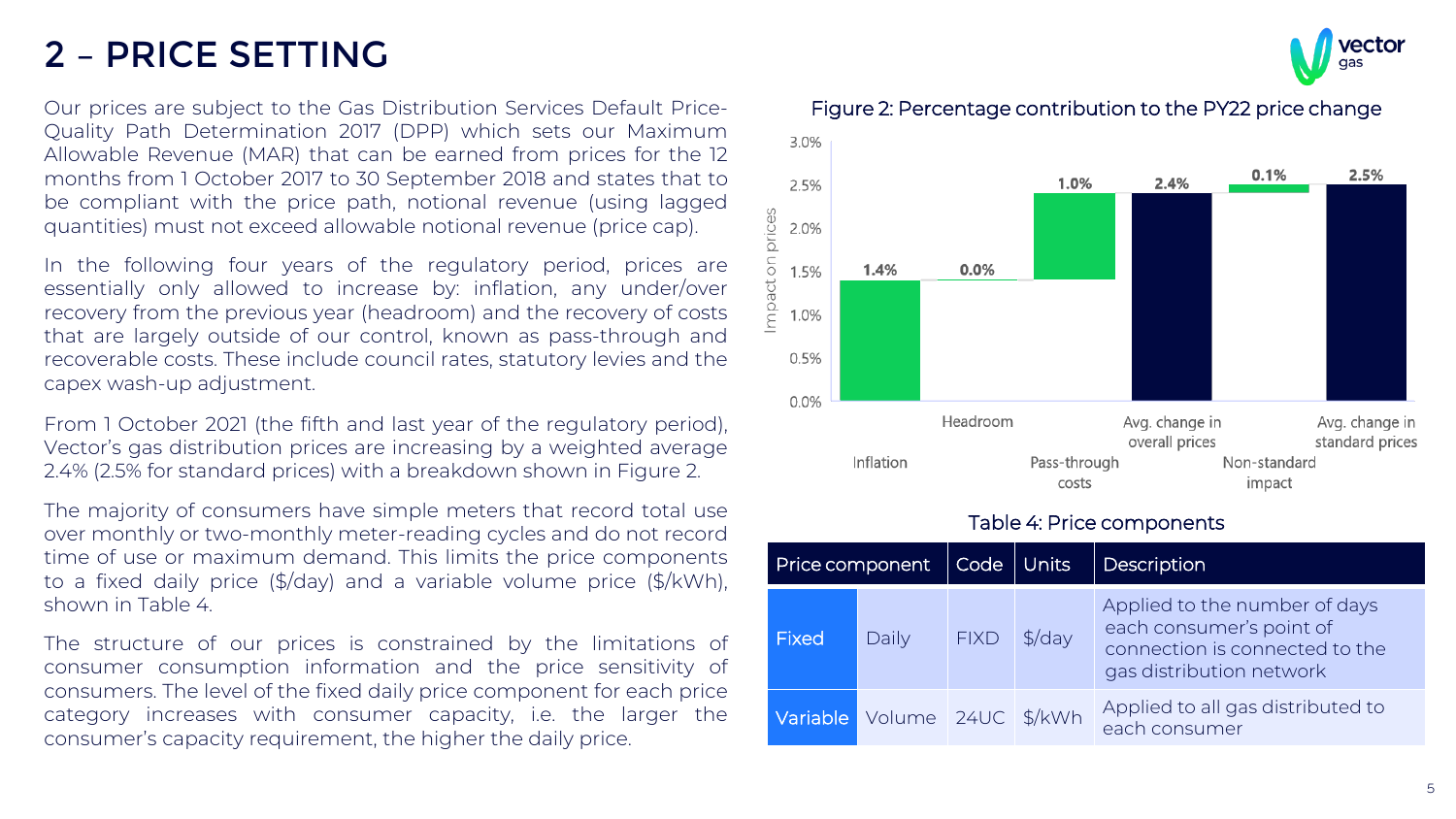## 3 – PRICE CHANGES



We are conscious of the effect of price changes for consumers. Our starting point for calculating prices is the corresponding price from the previous year. Historic consumer groups and price categories have been maintained.

- Prices are adjusted where possible for consumer groups to achieve better revenue alignment with the cost of service range
- Consumer groups within the cost of service range, have the same weighted price change of 2.5% but the price change is put through the fixed daily component (subject to a maximum 10% increase)
- Consumer groups above the cost of service range have no price change and consumer groups below the cost of service range have a higher price change

Figure 3 shows how the weighted average price change is split across the consumer groups. Our standard gas prices that apply from 1 October 2021, including the previous year's prices that were effective from 1 October 2021, are set out in Table 2 on the contents page. 6

#### 12% 10.0% 10% 8.2% 7.6% 8% Price change 6% 4.8%  $4.4%$ 4.0% 3.6% 2.5% 2.5% 2.5% 2.5% 2.4% 2.2% .5%  $2%$  $0.6\%$ 0.0%  $0%$ **GA0R** GA02 GA03 GA04 GA05 **NS** GA01 Total Mass market Large Industrial Non-standard Small commercial commercial Daily price change (%)  $\blacksquare$  Volumetric price change (%) Average price change (%)

Figure 3: PY22 weighted average price change by standard price category

Non-standard price changes are as per contracts for those repaying capital contributions or at same weighted price change of 2.5% if assessed as a bypass risk.

The decision to primarily increase the fixed daily prices reflects the fact that the majority of our costs are fixed and sunk, so increasing the fixed portion of revenues aligns the recovery of revenues with the way costs are incurred.

We did not directly seek the views of consumers when setting prices. Rather, we consulted with retailers on behalf of consumers on the proposed price changes. Our consultation did not highlight any major concerns with our proposed price changes.

<sup>6</sup> Our full price schedules are available at <https://www.vector.co.nz/personal/gas/pricing> and <https://www.vector.co.nz/business/gas/pricing>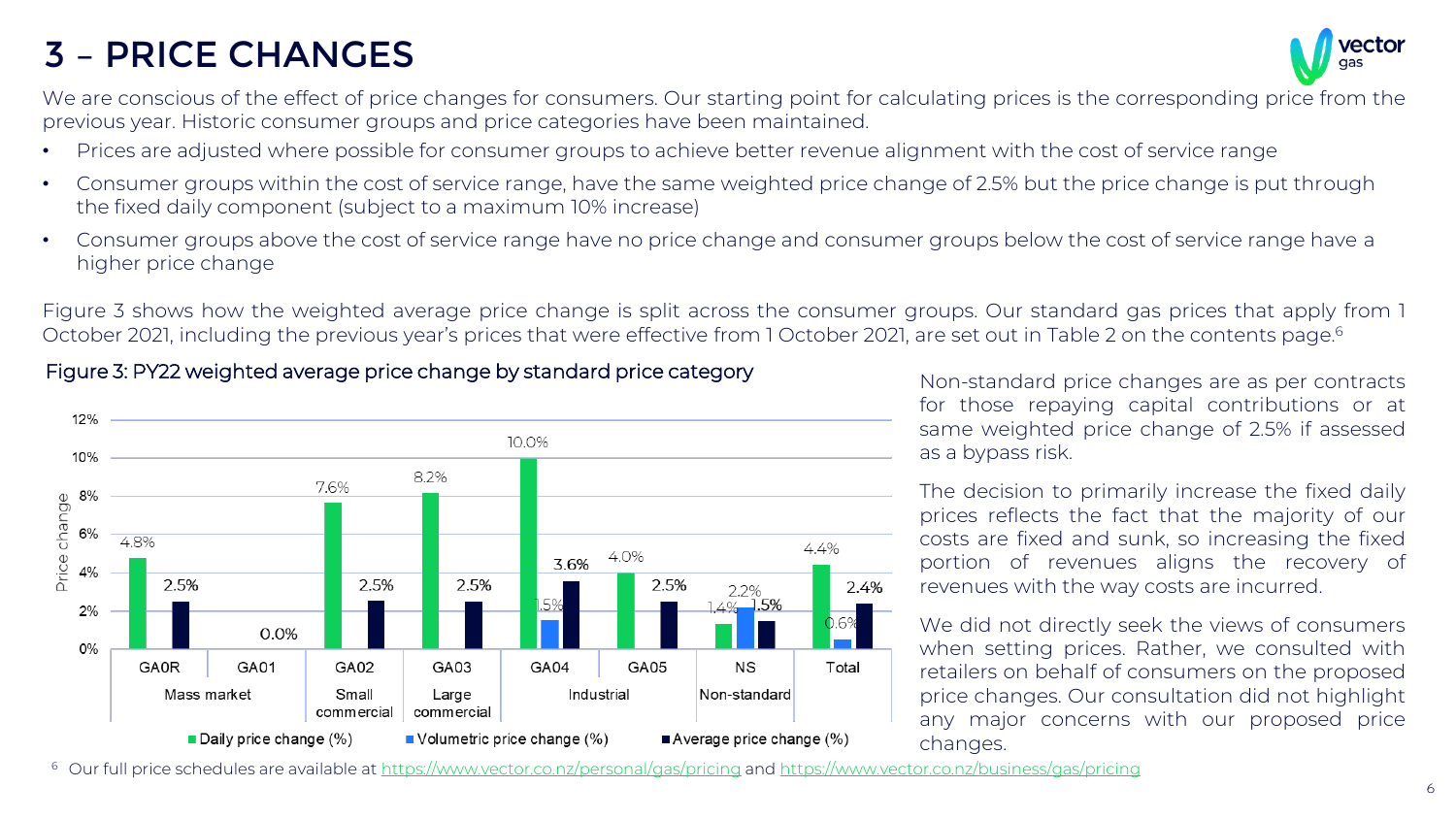## 4 – TARGET REVENUE AND ITS CATEGORISATION



Our COSM is used to allocate target revenue to consumer groups using various cost drivers. The model structure is outlined in Figure 4.

Target revenue is the total revenue we expect to recover from our prices (complying with the regulated price path) and our forecasted quantities. The target revenue for PY22 is \$51.9m (\$50.5m for PY21).

The total target revenue is broken down into the key components required to cover the costs and return on investment associated with the provision of gas distribution services as shown in Figure 5. These key components are categorised by cost driver i.e. either 'asset' or 'non-asset' (Figure 6). These categorisations determine the way that the target revenue is allocated to consumer groups.

The key components categorised as 'asset costs' are those associated with expenditure and return on the gas distribution network assets.

'Non-asset costs' can be broadly summarised as overhead costs and pass-through and recoverable costs.



Figure 6: Target revenue by cost driver

<sup>7</sup> An ICP is an installation control point being a physical point of connection on a local network which a distributor nominates as the point at which a retailer will be deemed to supply gas to a consumer



# Figure 5: Target revenue by key components



#### Figure 4: COSM structure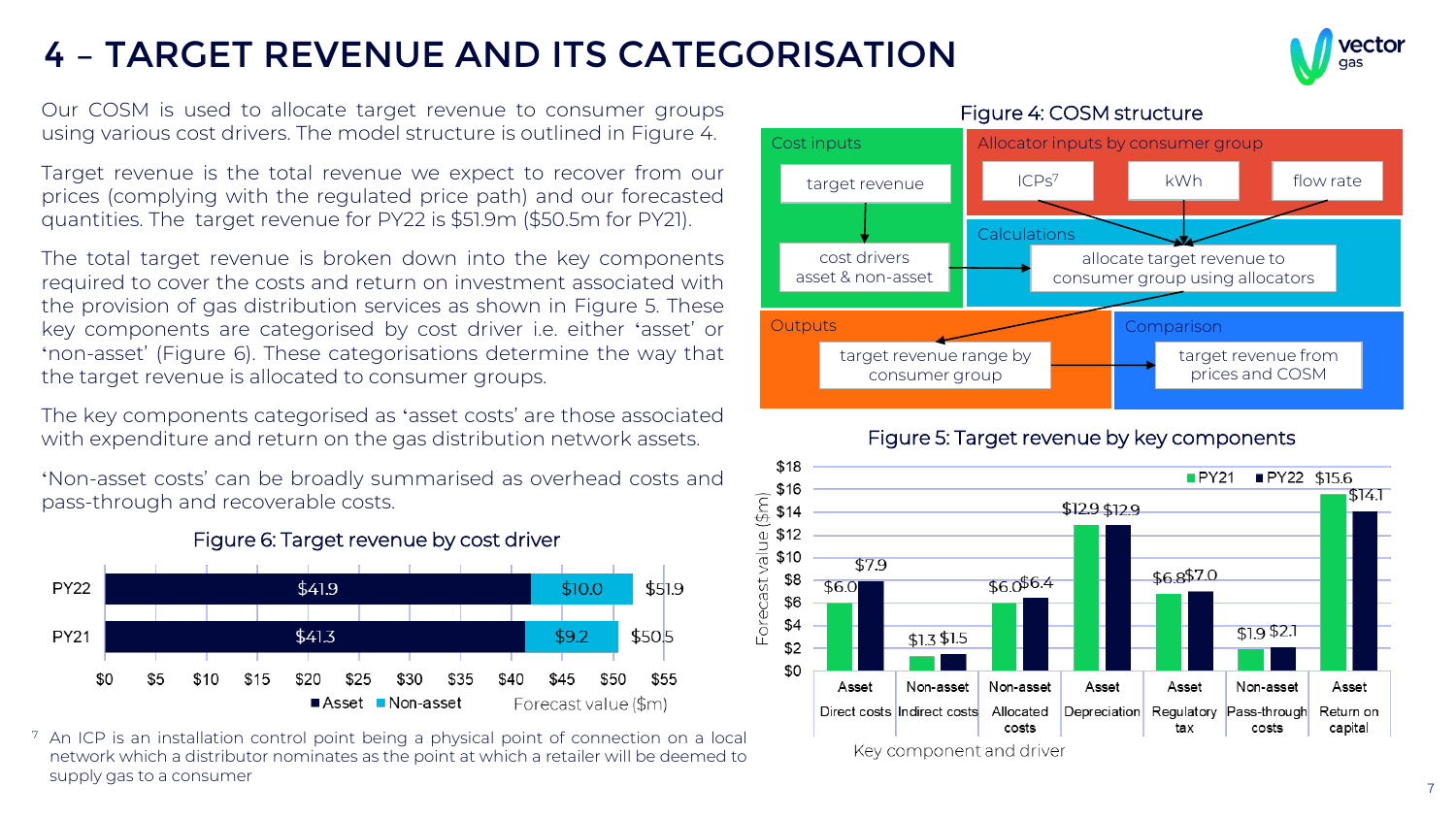## 5 – TARGET REVENUE ALLOCATION



A key feature of a gas distribution network is interconnected assets. Many consumers on the network share assets and it is difficult to identify precisely who benefits from which assets. While this means that the allocation of target revenue between consumers or groups of consumers can be made in many ways, it also means that the cost of providing the network is shared widely and therefore the cost of network services is generally low for each consumer.

#### Table 5: Allocators used in the COSM

| Cost driver  | Allocator                                  |
|--------------|--------------------------------------------|
| <b>Asset</b> | Flow rate x number of ICPs (scm/h x ICP)   |
| Non-asset    | Number of ICPs or annual consumption (GWh) |



'Asset costs' have been allocated based on the proportion of flow rate x number of ICPs (scm/h x ICPs) for each consumer group as shown in Table 5. This allocates based on the weighted average of flow rate per ICP that are in each consumer group, effectively capturing each consumer group's utilisation of network assets. The scm/h x ICPs is an appropriate allocator for assets and direct networks costs as the required pressure of a consumer will affect capacity of the network assets.

'Non-asset costs' have no direct allocator so a band of cost allocations is chosen using annual consumption and the number of ICPs as the allocators.

The pricing for non-standard consumers is calculated separately from the other consumer groups, the COSM is calibrated to produce the forecasted target revenue of \$1.3m (2.5%) to be recovered from the 10 non-standard consumers (14 ICPs).

- <sup>8</sup> Weighted average of last five year's values from the billed quantities in Schedule 8 of Vector's annual Gas Information Disclosure (available at https://www.vector.co.nz/ [about-us/regulatory/disclosures-gas/gas-financial-and-network-information\),](https://www.vector.co.nz/about-us/regulatory/disclosures-gas/gas-financial-and-network-information) with each year being weighted twice the previous year
- <sup>9</sup> For mass market and commercial consumer groups, the midpoint of the maximum flow rates from Table 3 is used. For industrial and non-standard consumer groups, the average maximum hourly quantity specified in current and previous Network Charge Agreements is used

#### Figure 7: PY22 COSM allocation values and percentages <sup>8</sup>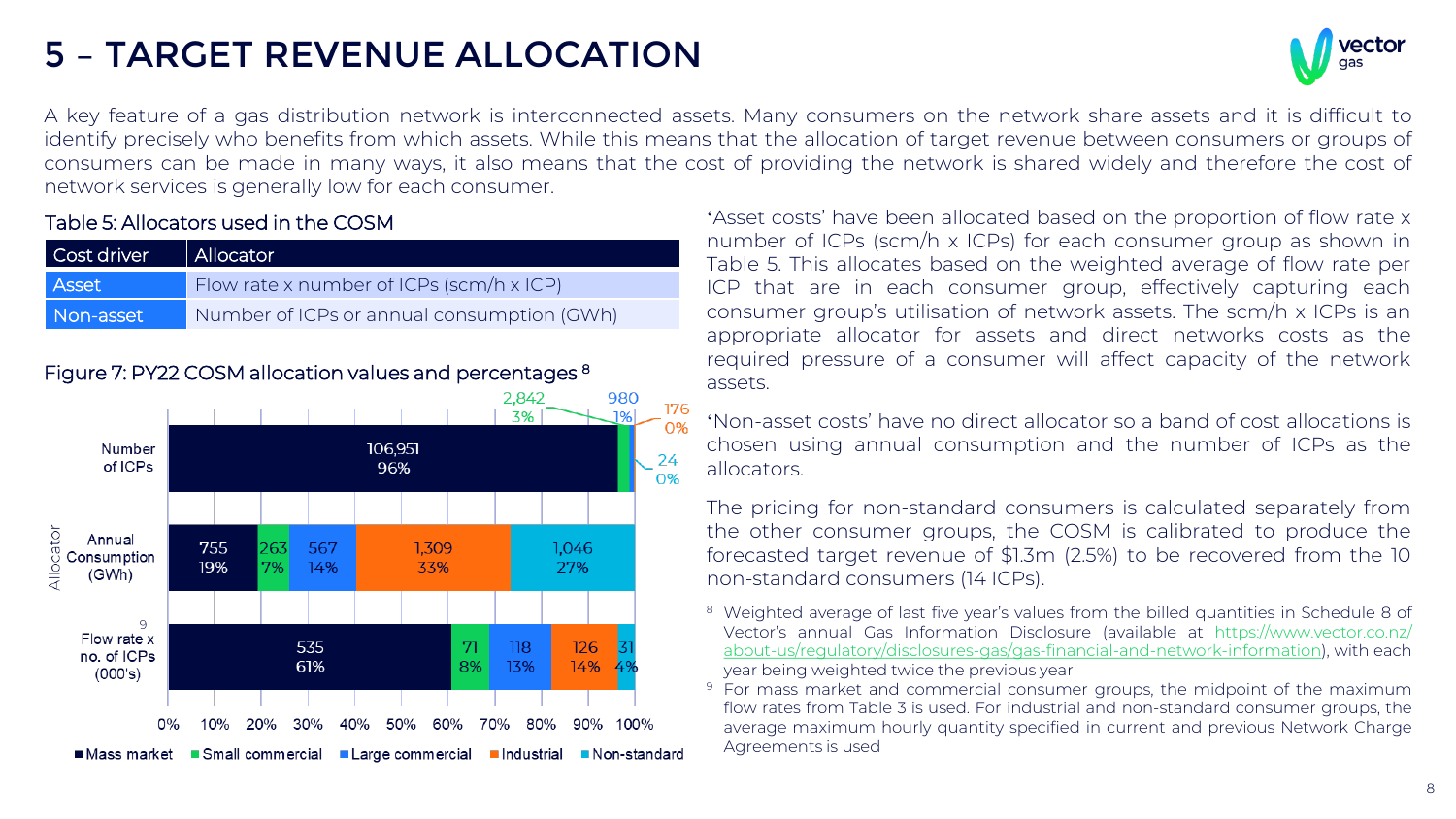## 6 – PRICE COMPARISON

The result of using the different allocators creates a target revenue range by consumer group as the use of different allocators gives rise to different target revenue allocation results. The bands represent the lower and upper bounds of the different allocation approaches, as shown in Figure 8 which shows target revenue calculated from PY22 prices by consumer group compared with the COSM allocations. The result is that PY22 prices produce forecast revenues that are in or near an acceptable range when compared to target revenue allocations.

*Price setting is an iterative process, where the prices are only finalised once the price path compliance is managed, bill impacts are fair and tolerable and prices deliver revenue from each consumer group consistent with their target revenue allocation.*

Figure 9 shows the price categories target revenue by price component. Residential, large industrial and non-standard are expected to have the majority of the revenue generated from the fixed daily component.





Figure 9: Proportion of PY22 target revenue by price component and category

Figure 8: PY22 target revenue from prices compared with COSM allocations

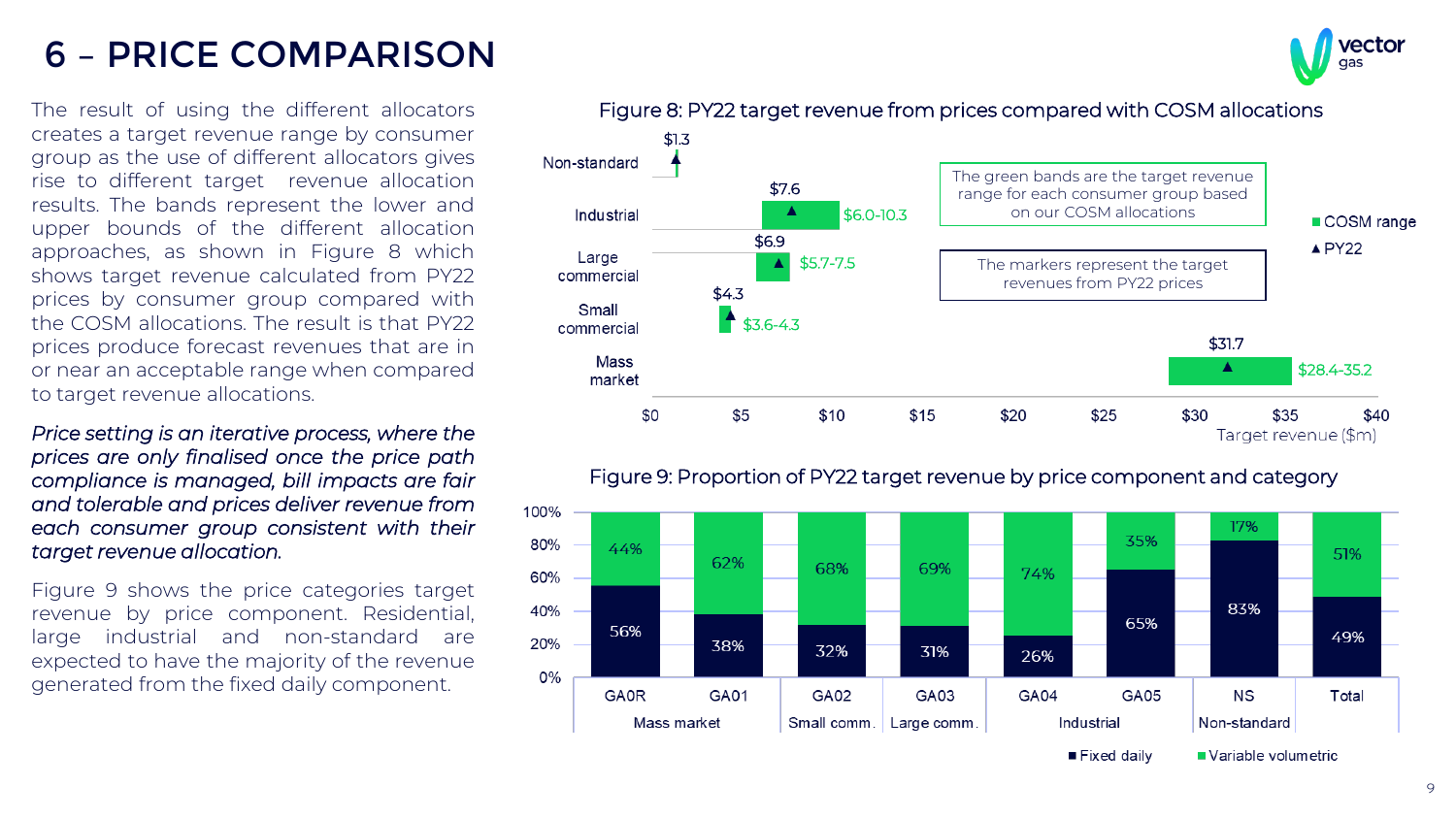## APPENDIX 1 – NON-STANDARD CONTRACTS



#### Table 6: Criteria for non-standard contracts

| Approach                          | Description                                                                                                                                                                                                                                                                                                                                              |
|-----------------------------------|----------------------------------------------------------------------------------------------------------------------------------------------------------------------------------------------------------------------------------------------------------------------------------------------------------------------------------------------------------|
| Criteria                          | For any new investments required by consumers, we apply our capital contributions policy. Our policy for determining<br>capital contributions on our gas distribution network is available at http://vector.co.nz/disclosures/gas/capital-<br>contributions. When a new investment is recovered through capital contributions, standard pricing applies. |
|                                   | Historical investments required by consumers and not recovered through capital contributions may be subject to non-<br>standard contracts allowing for non-standard prices and tailored commercial arrangements to be applied to individual<br>consumers.                                                                                                |
|                                   | Non-standard contracts also allow consumers to negotiate differing levels of economic value from a service or to<br>mitigate against uneconomic bypass.                                                                                                                                                                                                  |
| Methodology                       | We assess whether to apply non-standard pricing and the corresponding contractual arrangements to consumers on a<br>case-by-case basis.                                                                                                                                                                                                                  |
|                                   | For determining prices for consumers subject to non-standard contracts, we use actual costs and/or allocated costs<br>derived from an allocation model to determine prices. This allocation model is similar to the Cost of Service Model<br>(COSM) used in assessing standard pricing.                                                                  |
|                                   | At the conclusion of a non-standard pricing contract, the consumer will be required to negotiate in good faith at our<br>request before seeking to access standard prices.                                                                                                                                                                               |
| Obligations &<br>responsibilities | Our obligations and responsibilities to consumers on non-standard contracts are the same as our obligations to<br>consumers on standard contracts in the event that the supply of gas distribution services to the consumer is interrupted<br>and has no impact on determining prices for those consumers on non-standard contracts.                     |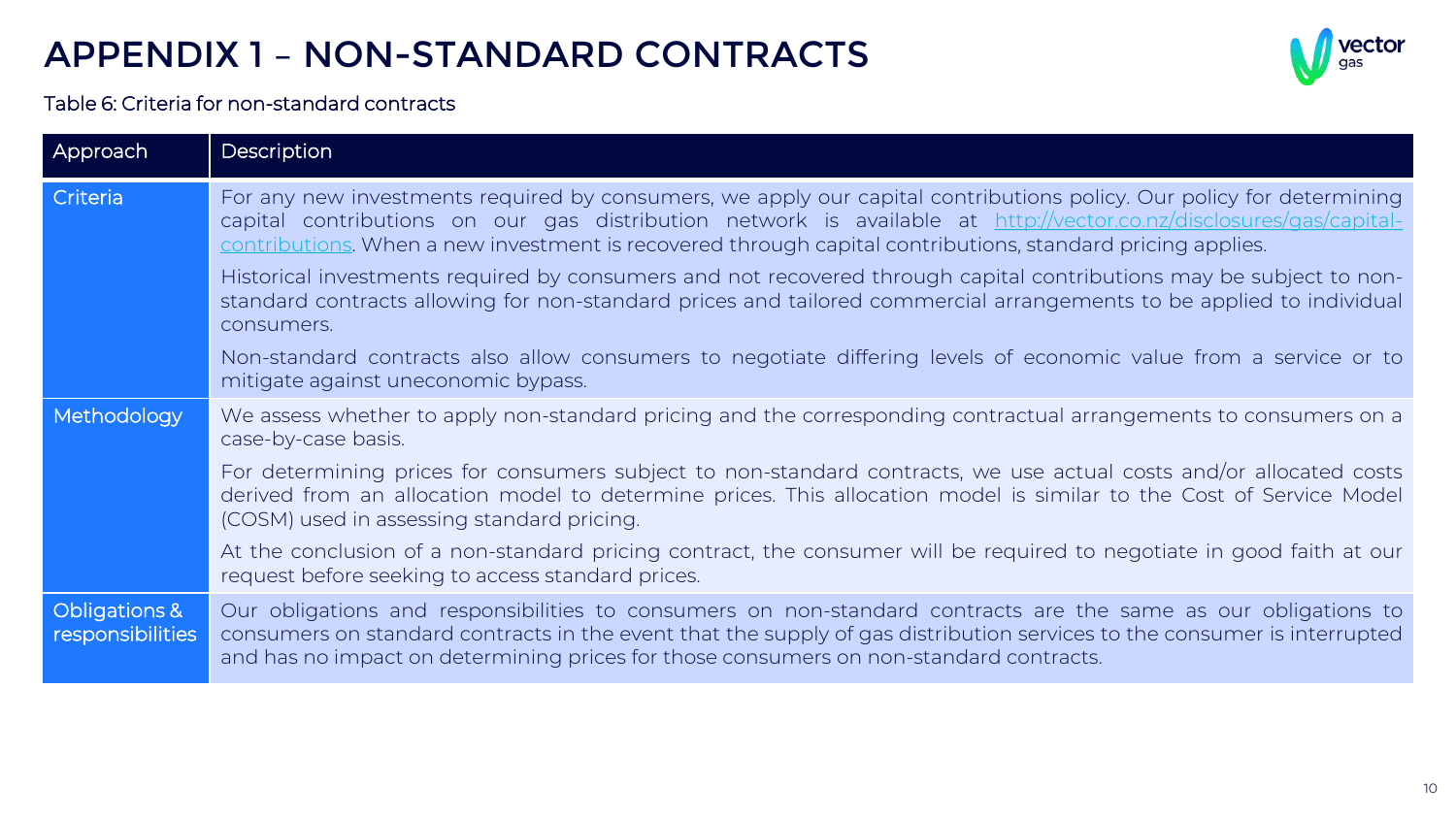## APPENDIX 2 – CONSISTENCY WITH PRICING PRINCIPLES



#### Table 7: Pricing principles<sup>10</sup>

#### Principle #1: Economic costs of service provision

*Prices are to signal the economic costs of service provision, by -*

a) being subsidy free, that is, equal to or greater than incremental costs and less than or equal to standalone costs, except where subsidies arise *from compliance with legislation and/or other regulation;*

The incremental cost test can be applied both for individual consumers and for groups of consumers. The incremental cost for an individual consumer is the cost of connecting that consumer to the network, and therefore excludes the cost of shared assets. The incremental cost for a group of consumers is the cost of connecting that group of consumers to the network, and includes the cost of assets shared by that group. Applying the incremental cost test at a group level is more stringent because it includes shared costs for the group. Revenues for the group must be higher than just the sum of the incremental cost for each individual consumer. Our capital contributions policy ensures that individual consumers generally pay the costs of connecting them to the network plus a contribution to the shared capital expenditure necessary for long term growth of the network.

While we monitor the cost of alternative options for consumers, it can be difficult to apply these on a consumer-specific basis. In some instances, the economic value of the service, including where that is set by the cost of an alternative form of supply, may be notified to us by the consumer. In these situations, this pricing principle is delivered through the operation of pricing principle #3, detailed on the following page.

- *b) having regard, to the extent practicable, to the level of available service capacity; and*
- *c) signalling, to the extent practicable, the effect of additional usage on future investment costs.*

There are no constraints on available service capacity in the gas distribution network that impact on the economic cost of service provision. Indeed, given the level of available service capacity, it is appropriate that pricing is set in a manner that encourages greater utilisation of the gas distribution network.

<sup>10</sup> The Pricing Principles are specified in clause 2.5.2 of the Gas Distribution Services Input Methodologies Determination 2012 (Consolidated April 2018)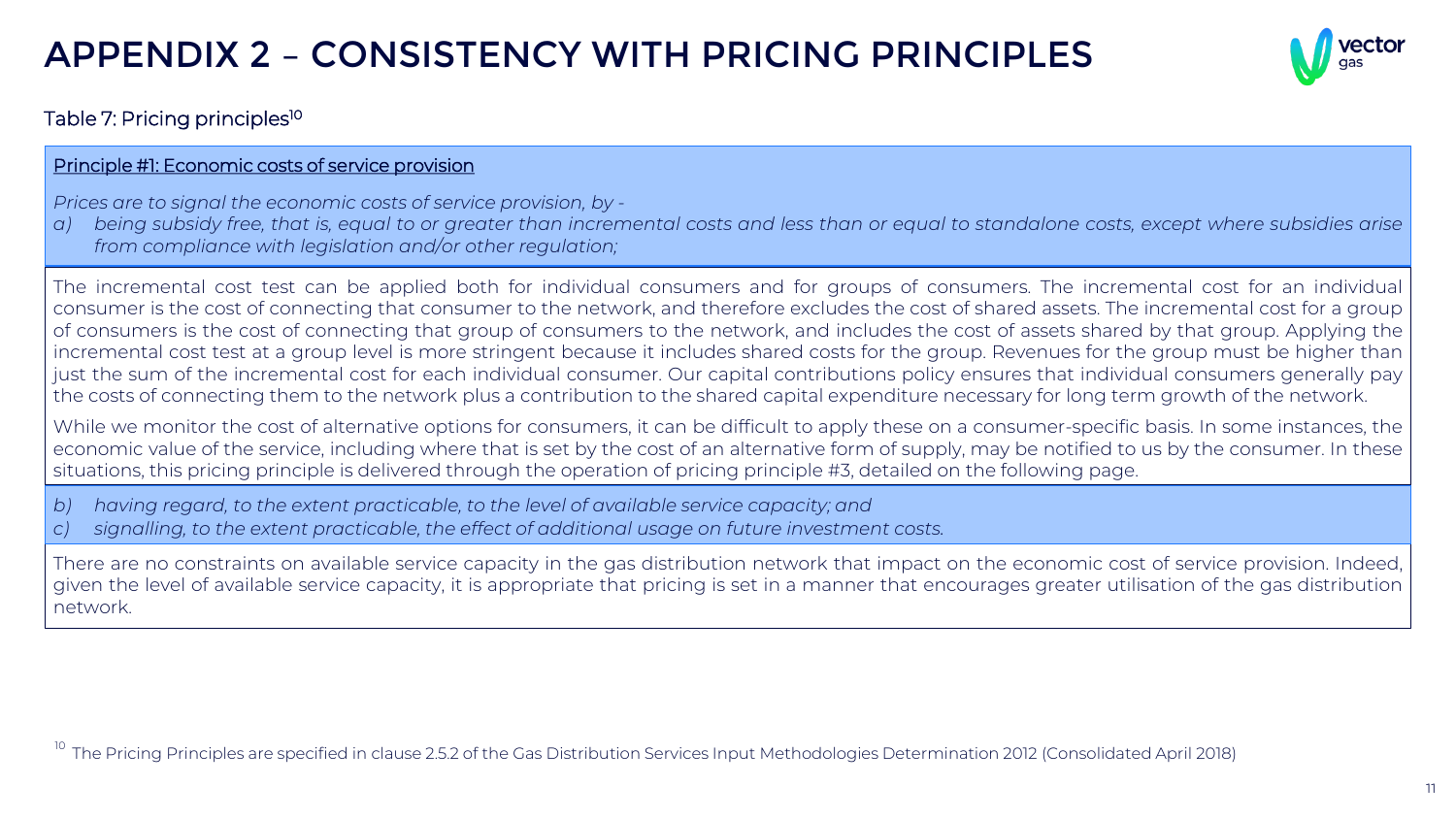## APPENDIX 2 – CONSISTENCY WITH PRICING PRINCIPLES



#### Principle #2: Recovery of any shortfall

Where prices based on 'efficient' incremental costs would under-recover allowed revenues, the shortfall is made up by prices being set in a manner *that has regard to consumers' demand responsiveness, to the extent practicable.-*

It is generally not practicable to set standard prices in a manner that has regard to a consumers' demand responsiveness. This would require segmenting consumers into groups based on price elasticity of demand, a near impossible task except perhaps on a case-by-case basis for large consumers where the transaction costs of developing non-standard arrangements are small in relation to the value of the network service.

#### Principle #3: Responsive to requirements of consumers

Provided that prices satisfy (1), prices are responsive to the requirements and circumstances of consumers in order to *a) discourage uneconomic bypass;*

Discouraging uneconomic bypass is an important commercial objective for Vector. Gas distribution services must compete with alternative fuel and energy sources such as electricity, LPG and solar heating.

We consider alternative fuels that may be economically viable for each consumer group. Gas distribution prices are tested to ensure that, in general, they are both greater than the incremental cost and not so high as to provide the incentive for a consumer to switch to an alternative fuel.

We have historically sought to avoid uneconomic bypass using pricing zones based on distance from the transmission system gate stations. Competing networks need to connect to a transmission system gate station to supply downstream consumers so we previously priced consumers closer to the transmission network at a lower price to discourage bypass. The removal of pricing zones significantly simplified our gas distribution pricing, but may have increased the risk of a large consumer near the transmission network bypassing by way of an alternative network.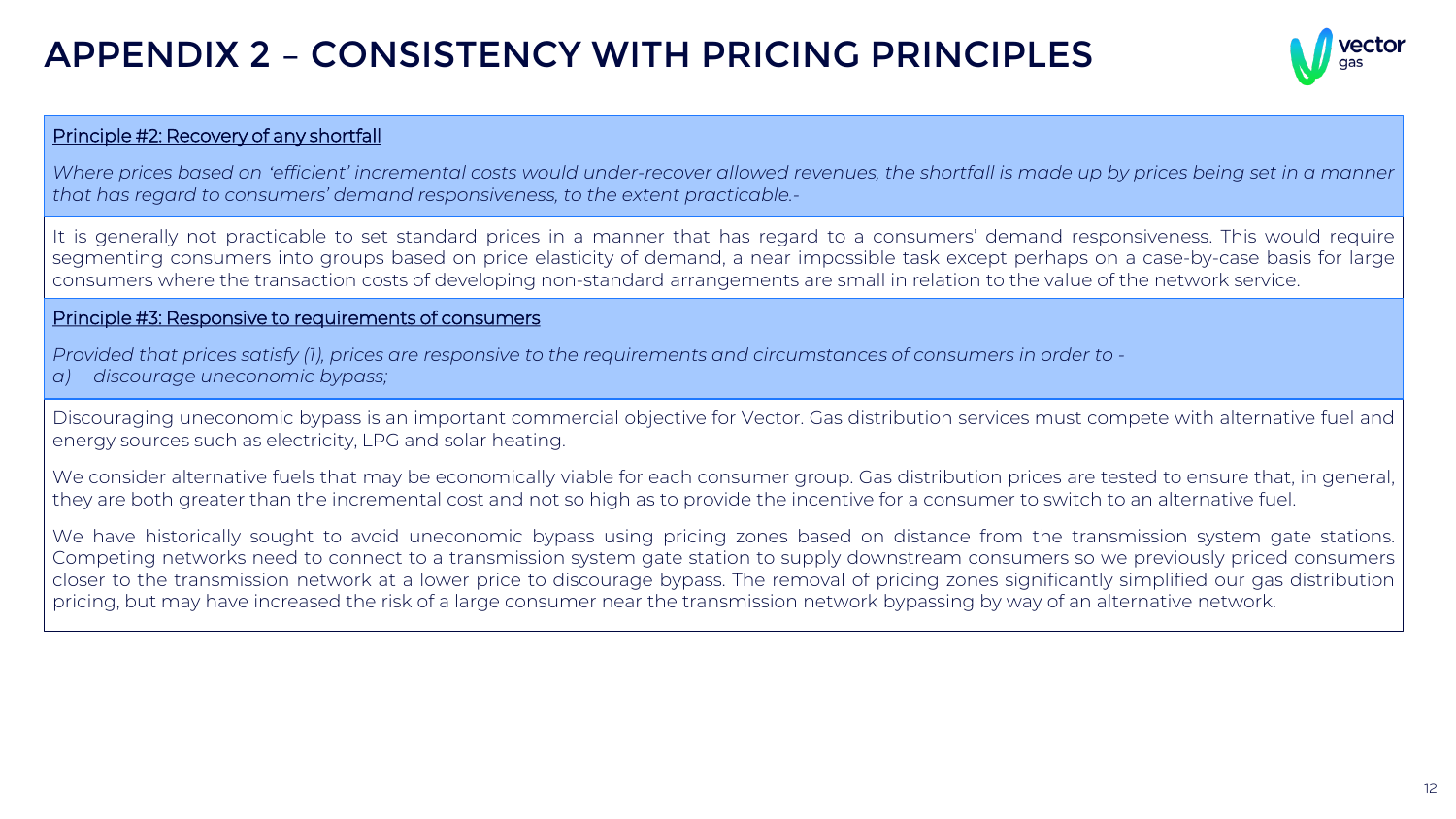## APPENDIX 2 – CONSISTENCY WITH PRICING PRINCIPLES



#### Principle #3: Responsive to requirements of consumers (continued)

Provided that prices satisfy #1, prices are responsive to the requirements and circumstances of consumers in order to -

b) allow negotiation to better reflect the economic value of services and enable consumers to make price/quality trade-offs or non-standard *arrangements for services.*

A standard price schedule will never be able to eliminate all opportunities for uneconomic bypass, and we believe that it is more appropriate to deal with these issues through non-standard contracts as each situation can be dealt with on a case-by-case basis where all consumer-specific factors can be considered.

We believe that the best way to allow consumers to negotiate differing levels of economic value from a service or to mitigate against uneconomic bypass is through non-standard contracts. Large consumers can negotiate with us for different terms and conditions if it is commercially viable and possible for us to provide the service.

Contracts have been negotiated on non-standard pricing structures to allow consumers to manage their risk, including adjustment in prices to allow for atypical demand loads (e.g. seasonal use patterns) or a preference for pricing that is largely, if not wholly, fixed. We are also willing to offer different terms for contracts of varying duration.

#### Principle #4: Pricing process

Development of prices is transparent, promotes price stability and certainty for consumers, and changes to prices have regard to the effect on *consumers*

We believe that a simple pricing structure enhances transparency. Costs are clearly identified and allocated to consumer groups on a simple and transparent basis. A simple pricing structure reduces the likelihood that changes in consumer behaviour will result in significant changes to cost allocations between consumer groups. This means that prices by consumer group, based on the maximum flow rate of connection, will be more stable over time. A simple pricing structure also makes it easier for consumers to understand and estimate their likely costs.

We are particularly conscious of the effect of our pricing on consumers and seek to implement a pricing framework that provides appropriate incentives for consumers to continue to use our distribution services.

In July 2021, we consulted with gas retailers on our proposed price changes. Our formal retailer consultation did not highlight any major concerns with our proposed price changes. Our proposal did not incorporate any structural changes.